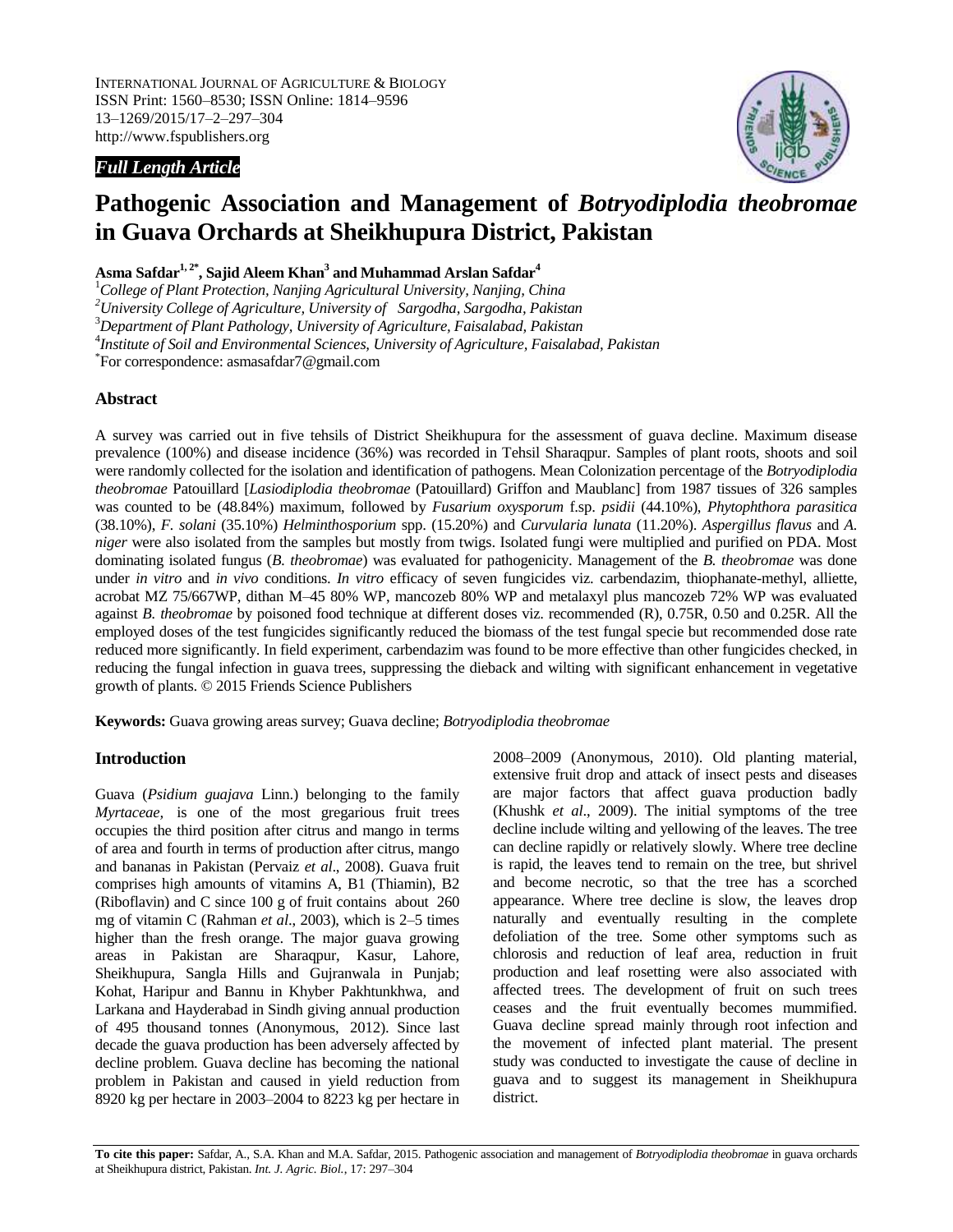## **Materials and Methods**

## **Survey for the Assessment of Guava Decline in Different Guava Growing Areas**

An extensive survey of guava orchards was done in Sheikhupura district, Punjab province, Pakistan to ascertain the disease severity. The survey was conducted in five tehsils of Distt. Sheikhupura i.e. Muridke, Sharaqpur, Sheikhupura, Ferozewala and Safdarabad in 2011–2012. Randomly 5 orchards were selected from each location. Total of 25 orchards were visited.

The disease prevalence was measured by the following formula: Disease Prevalence  $(\%)$  = (Number of orchards infected/Total number of orchards inspected)  $\times$  100

The disease incidence was measured by the following formula: (Disease Incidence (%) = Number of infected plants/Total number of plants)  $\times$  100.

## **Collection of Samples**

Samples were collected from infected tissues to ascertain the association of different pathogens. The samples consisting of bark at collar region, twigs and soil were collected. Trees showing declining symptoms were selected and samples of roots, soil, bark at collar region, and leaves of healthy as well as diseased plants were collected. About three hundred and twenty six samples were collected from guava orchards of 15‒25 years old trees.

#### **Isolation,Identification and Purification of the Pathogens**

Isolation of fungi was done by usual isolation procedure (Safdar *et al*., 2010). Infected samples after sterilization with sodium hypochlorite were plated on PDA and incubated at  $27 \pm 2^{\circ}$ C for 3–4 days and data was recorded. The fungi which colonized on these pieces was purified and identified on the basis of their morphological characters (Ellis, 1971). The frequency of each isolated fungus was calculated by using the following formula: Relative density of fungi  $(\%) =$ (Number of pieces colonized by a pathogen/ Total number of pieces)  $\times$  100 and Frequency (%) = (Number of colonies of a particular fungi/ Total number of colonies)  $\times$  100.

## **Pathogenicity of Isolated Fungi**

Pathogenicity of isolated fungi was confirmed using Detached Twig Inoculation Technique on guava variety 'Gola' (Shah *et al*., 2010). A moist chamber was prepared by placing a blotter sheet on a plastic tray  $(50 \times 40 \times 7.5)$ cm). Guava twigs of 8–10 cm long and approximately 2–3 cm thick of similar age were taken from healthy branches, washed twice with distilled water, air dried on sterilized blotting paper /, and again surface sterilized with 2% sodium hypochlorite. An injury was produced on the surface of twigs with the help of a cork borer. Inoculation was done by placing 15-day-old 8 mm culture discs of each isolated fungal culture in an inverted position both on injured and uninjured sites of inoculation. A check was maintained in a similar manner on twigs, which was not inoculated. Total three replications were made with five twigs per replication. The trays with twigs were incubated in a growth chamber (at  $28 \pm 2$ °C). The observations were recorded regularly for symptom/lesion development.

# *In vitro* **Evaluation of Different Fungicides against**  *Botryodiplodia theobromae*

The efficacy of different fungicides against the most frequently isolated fungal pathogen *B. theobromae* was studied by using poisoned food technique. The calculated quantity of each fungicide for each concentration was weighed and dissolved in 5 mL of distilled water and made up to 100 mL. Then required quantity of fungicide was added in the freshly prepared PDA (potato dextrose agar) separately and allowed to cool to a pouring temperature of 40–45°C. Twenty five milliliters of these PDA amended with different fungicide at different rates was poured into 9 cm diameter sterilized petri dishes. Each plate including the control (without fungicide) on solidification was inoculated in the middle with 14 days old *B. theobromae* culture using sterilized inoculating needle. Each concentration of each fungicide including control has five replications. Labeled petri dishes were placed in an incubator at  $28\pm2\degree$ C and observed daily for mycelial growth. Radial mycelial growth was measured at three and six day's interval after inoculation, by measuring the diameter along two perpendicular lines from the underside of the petri dish (Mamza *et al.,* 2008).

## **Field Application of Fungicides**

The field experiment was carried out at a commercial guava orchard situated at Sharaqpur, Sheikhupura district, Punjab province. The orchard was showing increasing decline problem and trees were showing severe disease symptoms. The fungicides that gave the best inhibition of *B. theobromae in vitro* were used in the field trials. Carbendazim @ 2 g L<sup>-1</sup>, dithane M-45 @ 2 g L<sup>-1</sup> and alliete  $@ 2 g L<sup>-1</sup>$  were dissolved in water to get a final concentration of recommended dose. There were four trees per replication. Total four replications were selected per fungicide treatment. The plants were systematically sprayed three times with 15 days interval. Before the first spray the plants were tagged and all dead branches were removed by pruning. After the first spray treated and control plants were irrigated with canal water and provided necessary farmyard manure and urea fertilizer. Isolation from the branches of treated and control plants were made before each spray to determine the infection on each plant. The effect of fungicides on guava plants was also evaluated by assessing the diseases severity and disease incidence before and after treatment. Disease incidence and severity were assessed with the help of a model proposed by Cardoso *et al.* (2004) and Khanzada *et al.* (2005) for evaluating disease incidence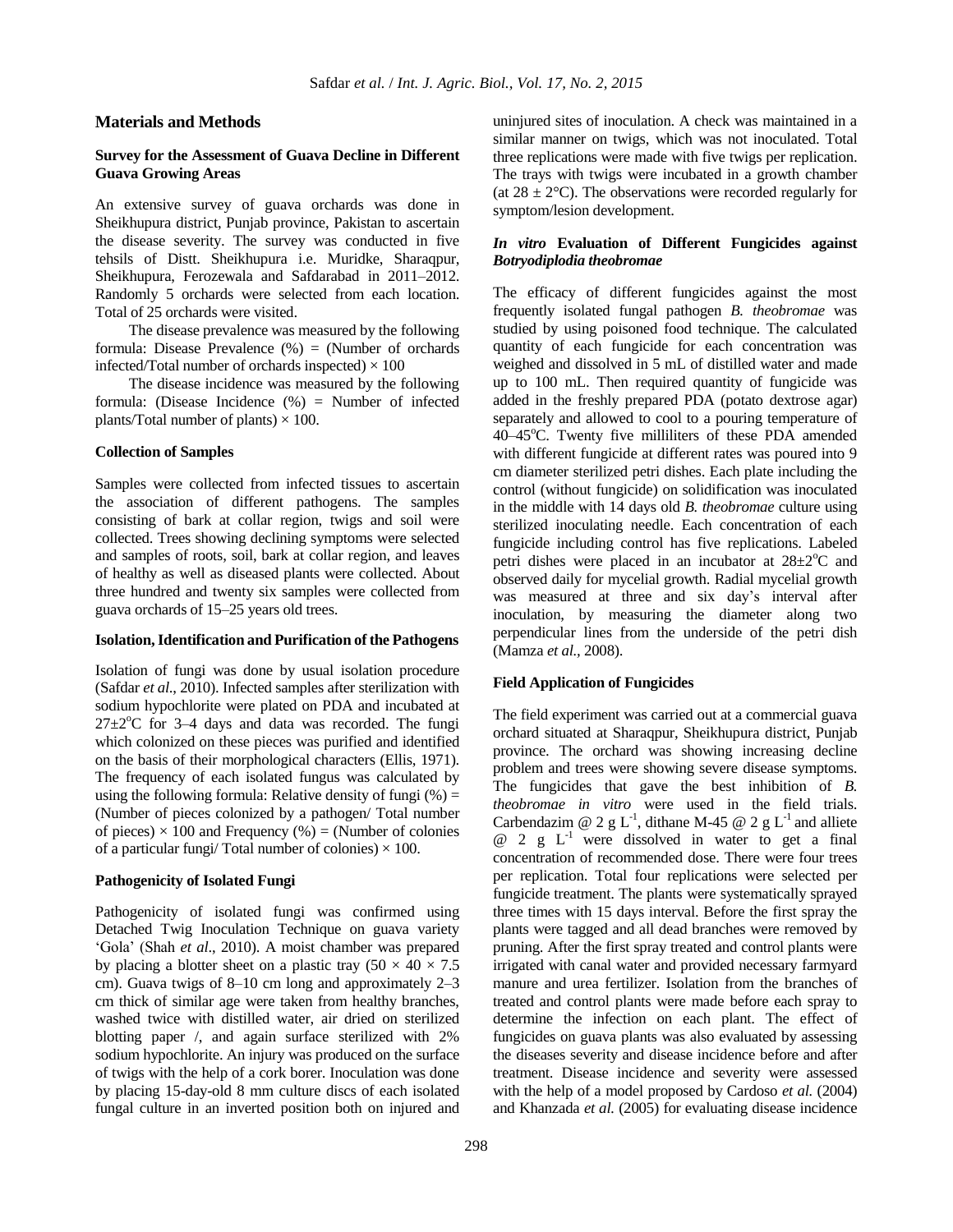and severity of cashew gummosis and mango decline respectively, caused by *L. theobromae*. Incidence and severity were also assessed with same model but after some modification in diseases rating scale. Incidence (*I*) was based on the presence of typical symptoms of the disease. Disease severity (*S*) was estimated by the equation  $S = \Sigma$  $(xini)/n$ , in which *x* represented modified disease grade (Cardoso *et al*., 1998; Khanzada *et al*., 2005). Some modifications were made in the scale used (0, No symptoms; 1, Drying of small twigs; 2, Drying of small branches, 3, Drying of main branches; or 4, Drying of half of the tree; 5, Drying of more than half of the tree or whole tree), *ni* represented the number of diseased plants on the *i*th grade of the disease scale and *n* was the total number of diseased plants evaluated. Disease incidence  $(I = \sum x/N)$  was the proportion of diseased plants, which consisted of the number of diseased plants (*x*) divided by the total number evaluated (*N*). Both disease severity and incidence were evaluated before the  $1<sup>st</sup>$ ,  $2<sup>nd</sup>$  and  $3<sup>rd</sup>$  spray and after two weeks of 3rd spray of each fungicide.

## **Data Recording**

Experiment was harvested after two months. Data was recorded on disease incidence and disease severity and percent infection. Data were subjected to ANOVA by using SAS statistical software (SAS Institute, 1988) and significant difference among the treatments was portioned by Least Significant Difference Test (LSD) at probability levels of P = 0.05 (Steel *et al*., 1997).

## **Results**

## **Survey for the Assessment of Guava Decline in Different Guava Growing Areas**

**Disease prevalence:** An extensive survey of Sheikhupura district conducted for decline prevalence and data was recorded. At each location five orchards were selected randomly. The result showed that maximum disease prevalence was in Sharaqpur (100%) followed by Sheikhupura, Ferozewala, Safdarabad showing 80%, 60% and 60% prevalence, respectively. This reveals that all of orchards visited in Sharaqpur were infected with decline. Muridke showed the 40% prevalence as shown in Fig. 1.

**Disease incidence:** During visit total number of trees of each orchard were counted and recorded. Total numbers of trees showing the decline symptoms were recorded. Disease incidence was calculated using this data. It was the maximum at Sharaqpur (3%) followed by Sheikhupura, (2.41%) and Ferozewala, (2%) as shown in Fig. 2. It was low at Safdarabad i.e., 1.92% as shown in Fig. 2.

## **Isolation,Identification and Purification of Pathogens**

The examination of infected parts of guava trees revealed the association of a number of fungi at different



**Fig. 1:** Disease prevalence in Sheikhupura District



**Fig. 2:** Disease incidence in Sheikhupura District



**Fig. 3:** Relative density (%) of different Fungi isolated from different plant parts of guava trees at different locations

Muridke Sharaqpur Ferozwala Sheikhupura Safdarabad Where A=*B. theobromae*, B=*F. oxysporum*, C=*P. parasitica*, D=*F. solani*, E=*C. gloeosporioides*, F=*Helminthosporium* spp., G=*Curvularia lunata*, H=*Aspergillus flavus*, I=*A. fumigatus*, J=*A. niger*



**Fig. 4:** Frequency percentage (%) of different Fungi isolated from different plant parts of guava trees at different locations

Where, A=*B. theobromae*, B=*F. oxysporum*, C=*P. parasitica*, D=*F. solani*, E=*C. gloeosporioides*, F=*Helminthosporium* spp., G=*Curvularia lunata*, H=*Aspergillus flavus*, I=*A. fumigatus*, J=*A. niger*

frequency viz. *B. theobromae, C. gloesporioides, F. solani, P. parasitica*, *Helminthosporium* spp. *F. oxysporum, Curvularia lunata, A. flavus, A. niger* and *A. fumigatus*.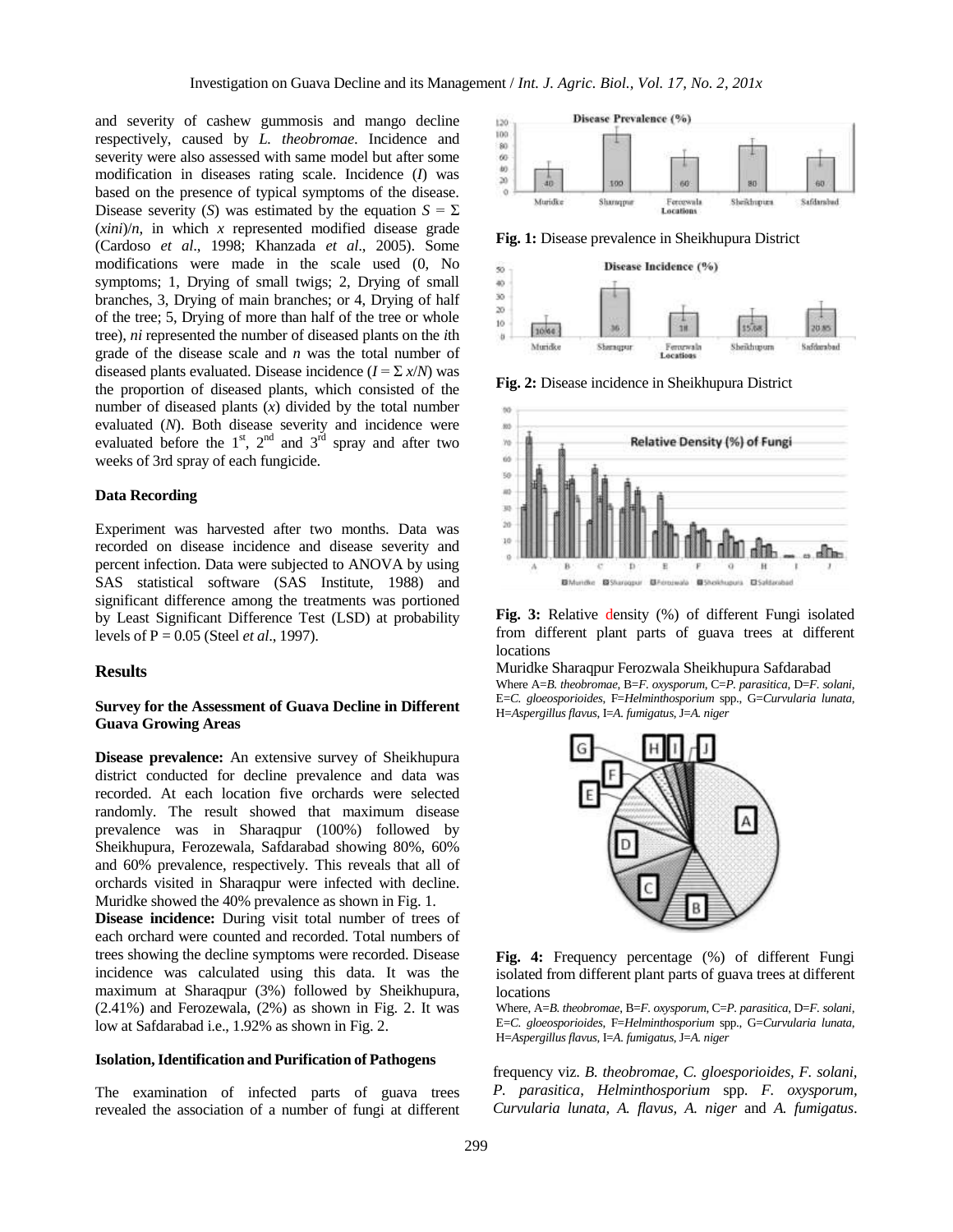Majority of the selected samples yielded the fungus *B. theobromae*, which was isolated from all locations as shown in Fig. 4. Colonization percentage of the *B. theobromae* in 1987 tissues of 326 samples was 42%. *C. gloesporioides* (14.78%) was the second frequent fungi. *F. solani* (13.07%) and *Phytophthora parasitica* (11.37%) were the third and fourth frequent fungus. These all fungi were frequently isolated from twigs and collar region. *F. oxysporum, C. lunata, Helminthosporium* spp., *A. flavus* and *A. fumigatus* were also isolated from samples but mostly from twigs. *Aspergillus niger* was the last and least frequent fungus as mentioned in Fig. 4.

Keeping in view the highest isolation frequency of *B. theobromae* from all samples a comparison was studied between the different locations. Maximum colonization of *B. theobromae* was observed at Sharaqpur followed by Sheikhupura, Ferozewala, and Sardarabad. Muridke showed the minimum colonization of *B. theobromae* as mentioned in Fig. 3*.* Mean relative density of the *B. theobromae* in all locations was counted to be (48.84%) maximum followed by *Fusarium oxysporum* f.sp. *psidii* (44.10%), *Phytophthora parasitica* (38.10%), *F. solani* (35.10%) *Helminthosporium* spp. (15.20%) and *C. lunata*, (11.20%). *A. flavus* and *A. niger* were also isolated from the samples but mostly from twigs.

#### **Pathogenicity of Isolated Fungi**

All of the isolated fungi responded variably with respect to the pathogenicity test on guava cultivar 'Gola' under controlled conditions (Table 1). The least similar relationship was observed between pathogenic behaviors of fungi. The symptoms developed on healthy twigs after 3–7 days of inoculation by all the fungi. The highest percent infection was observed by *B. theobromae* (86.66%) and the lowest (13.33%) by *A. niger*. No percent infection was observed in control. The largest lesion size  $(7.8 \times 2.66 \text{ cm})$ was noticed in *B. theobromae* and the smallest  $(0.43 \times 0.1)$ cm) in *A. niger*.

## *In vitro* **Evaluation of Different Fungicides against** *B. theobromae*

*In vitro* efficacy of different fungicides was checked on mycelial growth of *B. theobromae* as given in Table 2 and 3. All of fungicides show significant results with the variable response of tested fungi. It was observed that a significant increase in the inhibition of mycelia growth of the fungi occur with an increase in the concentration. Although none of the fungicide gave 100% inhibition at any of the three concentration rates. The data was recorded after three days and six days interval to check the fungitoxic effect of fungicides with time interval. The results revealed that the carbendazim was most effective at all the concentrations inhibiting the colony growth after three days i.e., 2.970 cm, 2.084 cm, 1.700 cm and 0.330 cm and six

**Table 1:** Pathogenic behavior of different Fungi isolated from samples collected from different guava growing areas of Punjab following detached twig Inoculation method on guava variety 'Gola'

| Fungi                 | Percent Infection (%) | Lesion Size (cm) |           |
|-----------------------|-----------------------|------------------|-----------|
|                       |                       | Length(cm)       | Width(cm) |
| <b>B</b> . theobromae | 86.66 a               | 7.8              | 2.66      |
| P. parasitica         | 66.66 b               | 6.16             | 2.36      |
| C. gloeosporioides    | 46.66 c               | 6.23             | 2.06      |
| Curvularia lunata     | 40 <sub>cd</sub>      | 5.4              | 1.83      |
| F. oxysporum          | 33.33 cde             | 2.4              | 1.06      |
| Helminthosporium spp. | 26.66 def             | 4.86             | 1.86      |
| F. solani             | 20ef                  | 2.76             | 0.86      |
| A.fumigatus           | 20 <sub>ef</sub>      | 0.8              | 0.26      |
| A. flavus             | $13.33 f$ g           | 1.6              | 0.43      |
| A. niger              | $13.33$ fg            | 0.433            | 0.1       |
| Control               | 0g                    | 0                | $\Omega$  |
| LSD $(p=0.050)$       | 16.35                 |                  |           |

**Table 2:** Effect of different fungicides on mycelial growth (cm) of *B. theobromae* by Poisoned food technique after 3 days

| Treatments              | 0.25                 | 0.5                  | 0.75                 | 0.2                  |
|-------------------------|----------------------|----------------------|----------------------|----------------------|
|                         | $(g/100 \text{ mL})$ | $(g/100 \text{ mL})$ | $(g/100 \text{ mL})$ | $(g/100 \text{ mL})$ |
| Thiophanate-methyl      | 3.200 <sub>hc</sub>  | 2.960b               | 2.762 bcd            | 2.614c               |
| Carbendazim             | 2.970 <sub>bc</sub>  | 2.084c               | 1.700e               | 0.3300e              |
| <b>Acrobat</b>          | 3.100 <sub>bc</sub>  | 2.680 <sub>b</sub>   | 2.500cd              | 2.054d               |
| Dithan M-45             | 2.800c               | 2.770 <sub>b</sub>   | 2.280de              | 2.000d               |
| Mancozeh                | 3.480ab              | 2.924 <sub>b</sub>   | 2.770 <sub>bcd</sub> | 2.602c               |
| Alliette                | 3.020 <sub>bc</sub>  | 2.824 <sub>b</sub>   | 3.200abc             | 2.126d               |
| Metalaxyl plus Mancozeb | 3.528ab              | 3.648a               | 3.400ab              | 3.114b               |
| Control                 | 3.796a               | 3.796a               | 3.796a               | 3.796a               |
| LSD                     | 0.5884               | 0.5342               | 0.7653               | 0.3865               |

**Table 3:** Effect of different fungicides on mycelial growth (cm) of *B. theobromae* by poisoned food technique after 6 days

| 0.25         | 0.5                     | 0.75                 | 0.2                  |
|--------------|-------------------------|----------------------|----------------------|
| $(g/100$ mL) | $(g/100 \text{ mL})$    | $(g/100 \text{ mL})$ | $(g/100 \text{ mL})$ |
| 6.800ab      | 6.400de                 | 6.300b               | 5.400c               |
| 2.280c       | 2.260f                  | 1.700c               | 0.4500d              |
| 6.548b       | 6.200e                  | 6.000 <sub>b</sub>   | 5.900bc              |
| 6.940ab      | 6.700cd                 | 6.400 <sub>b</sub>   | 6.100 <sub>bc</sub>  |
| 7.200ab      | 7.160b                  | 7.000ab              | 6.900ab              |
| 7.004ab      | 6.900 <sub>bc</sub>     | 6.180 <sub>b</sub>   | 6.600abc             |
| 7.400ab      | 7.200b                  | 6.900ab              | 7.000ab              |
| 7.900a       | 7.900a                  | 7.900a               | 7.900a               |
| 1.190        | 0.3732                  | 1.051                | 1.307                |
|              | Metalaxyl plus Mancozeb |                      |                      |

Means followed by the same letter are not significant from each other at P = 0.05 according to Least Significant Difference Test

days 2.280 cm, 2.260 cm, 1.700 cm and 0.4500 cm at 0.25, 0.5, 0.75 and 0.2 g/mL concentrations, respectively. It inhibits the colony growth maximum at all the dose rates. With an increase in dose rate there was an increase in the inhibition of mycelial growth. Dithane M-45 and acrobat MZ were next moderately effective fungicides against *B. theobromae* significantly reducing the growth of fungi at all dose rates as compared to the control because a significant increase in the colony growth was observed as shown in Table 1 and 2. Minimum inhibition in colony growth was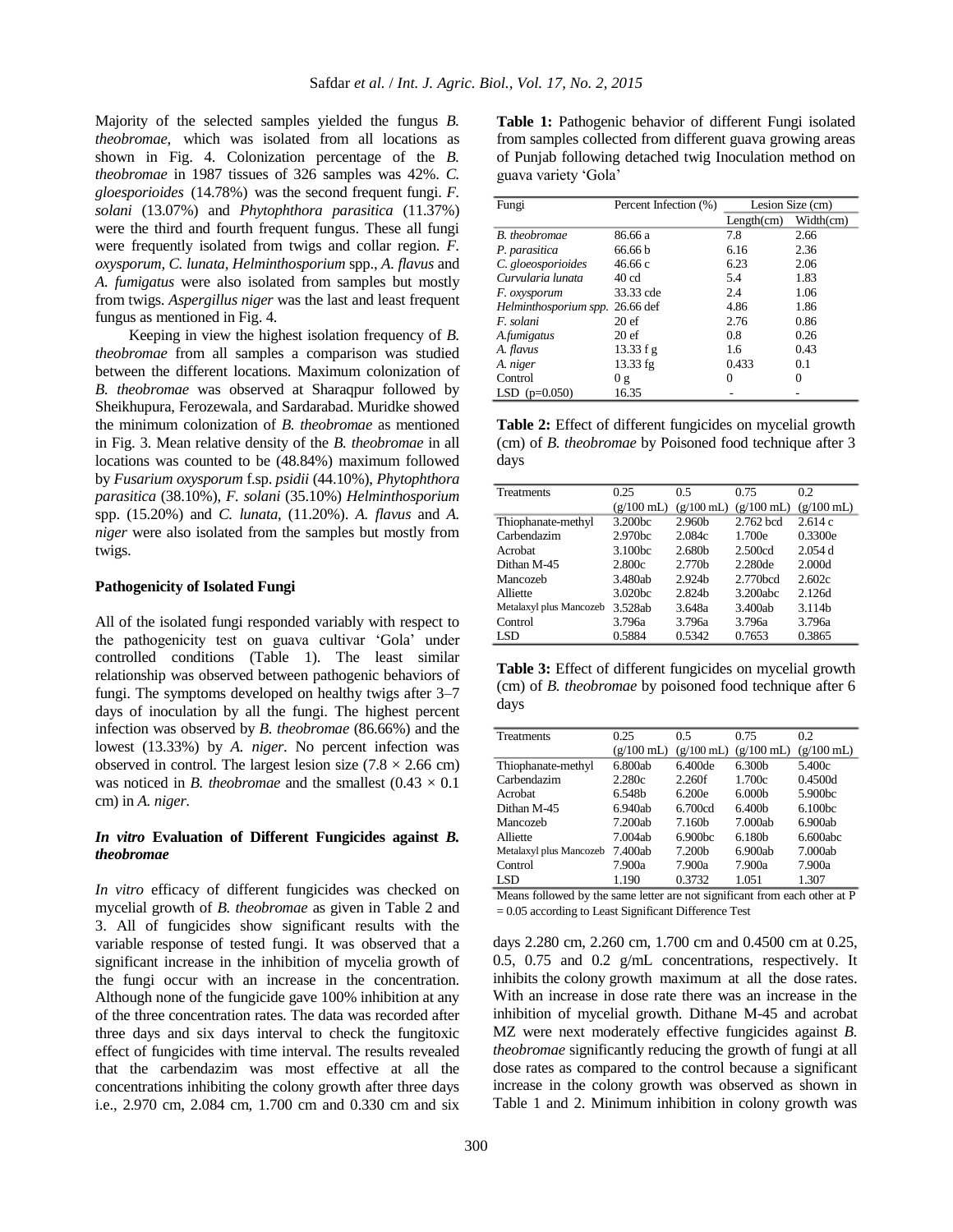observed in case of metalaxyal+mancozeb and thus found to be least effective against the *B. theobromae.* With the increase in time a significant increase in the colony growth was observed as shown in Table 2 and 3. Colony growth was maximum in control, without any fungicide.

#### **Field Experiment**

Carbendazim, dithane M-45 and acrobat MZ proved to be the best fungicides suppressing the growth of *B. theobromae* under *in vitro* experiment. These fungicides were further evaluated under field conditions. In field experiment, carbendazim proved to be highly effective for control of decline disease followed by dithane M-45 and acrobat MZ (Fig. 5 and 6). Data recorded reveals that the fungal infection in treated guava plants gradually reduced with the number of fungicidal sprays. It was accompanied with a gradual reduction in the disease severity and disease incidence in treated trees as compared to untreated control trees (Fig. 5 and 6). It was also noted in the trees treated with fungicides that infection reduced with each fungicidal treatment. Carbendazim gave the maximum reduction in disease severity (1.87, 1.25 and 0.37) after  $1<sup>st</sup>$ ,  $2<sup>nd</sup>$  and  $3<sup>rd</sup>$ spray respectively and lowest disease prevalence (8.33% after third spray) as compared to control (100%). Similarly maximum fungal infection in treated guava trees gradually reduced with the spray of carbendazim (7.14%) as compared to control (100%) and results in complete disappearance of typical symptoms of the disease after the 3<sup>rd</sup> spray. However, the plants sprayed with dithane M-45 and acrobat MZ still exhibit little declined symptoms. In untreated control plants, disease severity and percent infection was increased with increase in time.

## **Discussion**

Guava decline is becoming a serious threat day by day in guava growing areas of Pakistan. It is a complex disease and different pathogens have been reported in guava rhizosphere. Considering this aggravated intensity of disease and hazard, a comprehensive survey was conducted on disease incidence in the district Sheikhupura, Punjab. This disease had been reported at almost all of guava growing areas of Pakistan so there is the need of extensive work over its etiology and epidemiology, to avoid the heavy losses expected in future. Disease prevalence and disease incidence was calculated in the district and samples were collected to check its etiology. The result showed that all of the orchards visited were infected with the decline. The samples of leaves, branches, twigs and bark at collar region were taken from each tree. Colonization percentage of the *B. theobromae* in 1987 tissues of 326 samples was the maximum; followed by the other fungi, which were *C. gloesporioides, F. solani*, *Helminthosporium* spp., *Phytophthora parasitica*, *F. oxysporum, C. lunata, Helminthosporium* spp., *A. flavus* and *A. fumigatus.* The examination of infected parts of guava trees revealed the



**Fig. 5:** Effect of Fungicidal sprays on Guava Decline S1= Before 1st spray, S2= Before 2nd spray, S3= Before 3rd spray, S4= After 2 weeks of 3rd spray



**Fig. 6:** Effect of Fungicidal sprays on infection% of *L. theobromae*

S1= Before 1st spray, S2= Before 2nd spray, S3= Before 3rd spray, S4= After 2 weeks of 3rd spray

association of these fungi in different frequency at different locations. From majority of the selected samples *B. theobromae* was the most dominant. Maximum colonization of *B. theobromae* was observed at Sharaqpur followed by Sheikhupura, Ferozewala, and Sardarabad. Muridke showed the minimum colonization of *B. theobromae.*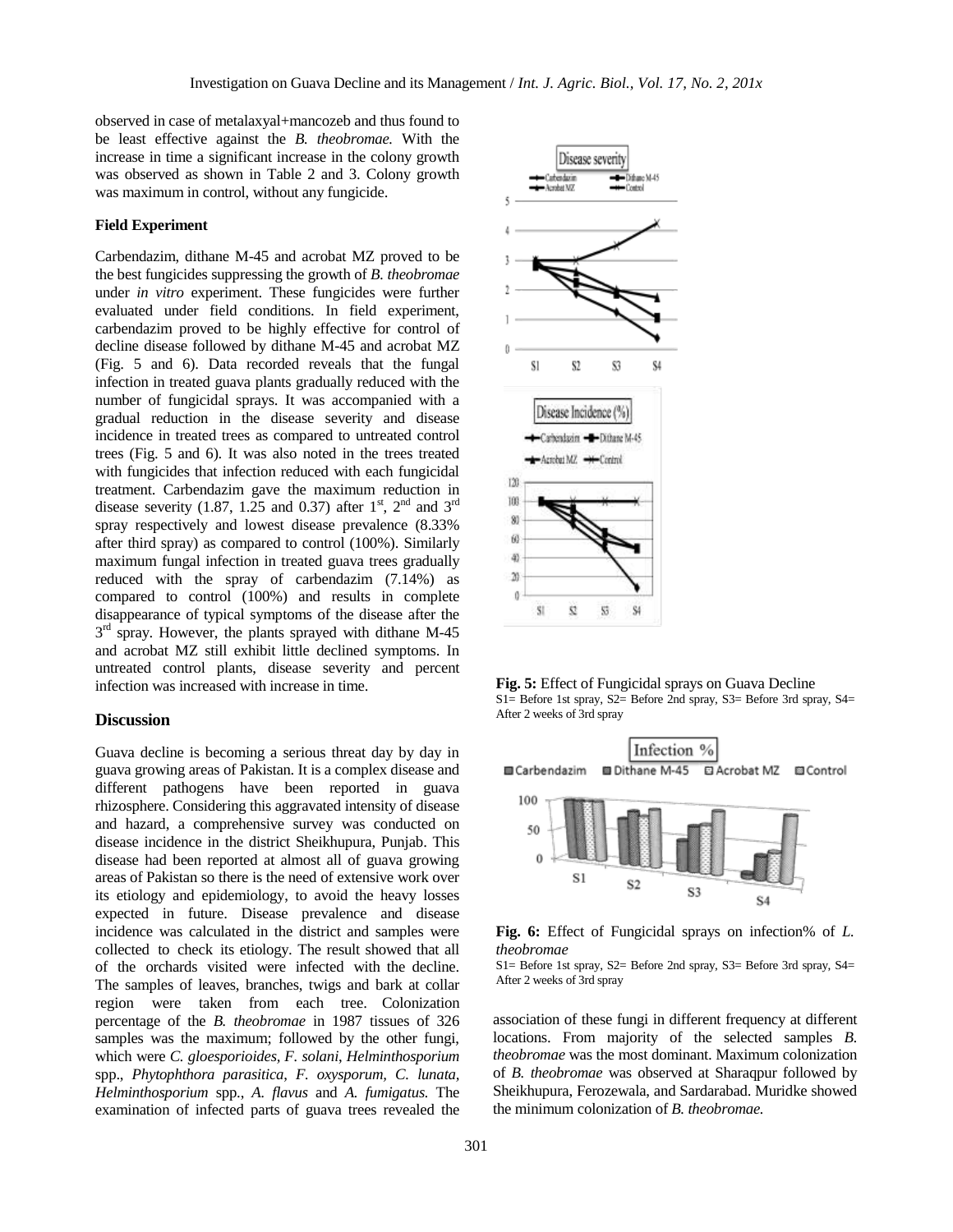Our results are comparable with other studies describing the association of *B. theobromae* on other tree crops such as *Eucalyptus* spp. (Sharma *et al*., 1984; Roux *et al*., 2000, 2001) and other fruit and tree crops such as mango (Sangchote, 1991); avocado (Darvas and Kotze, 1987); kumquat (Ko *et al*., 2004); eggplant (Woodward, 2005); cocoa (Mbenoun *et al*., 2008); Proteas (*Protea magnifica*) (Denman *et al*., 2003); apricot and peach trees (Li *et al*., 1995); white cedar (Sandrock *et al*., 1999), peanut (Phipps and Porter, 1998). *B. theobromae* is becoming a major constraint to guava production in Sheikhupura-Punjab. *B. theobromae* is a common, widespread pathogen of tropical woody trees, causing shoot blight and dieback of trees and shrubs and blue stain in timber (Mohali *et al*., 2005). It is an important opportunistic pathogen with worldwide distribution causing different types of diseases in a wide range of hosts (Punithalingam, 1976). *B. theobromae* also cause the blight and dieback of many trees including *Pinus* spp. (Mohali *et al*., 2005), *Azadirachta indica* (Cedeno *et al*., 1995), *Citrus* spp. (Cedeno and Pru, 1992) and pear (Shah *et al*., 2010). It is the causal agent of gummosis of branches and trunks of citrus (Fawcett, 1936; Cedeno and Pru, 1992), mango (Narasimhudu and Reddy, 1992; Khanzada *et al*., 2004; Al Adawi *et al*., 2006), cashew (Cardoso *et al*., 2006) and neem (Khalil, 2010). In Sudan the fungus proved to be involved in many diseases (Tarr, 1955; Khalil, 2010).

*B. theobromae* is a cosmopolitan soil-borne fungus causing a number of diseases both in field and storage conditions on more than 280 plant species including crops, fruits and plantation trees (Domsch, *et al*., 1980; Sutton, 1980). In Pakistan, the fungus has been reported on more than 50 plant species (Ahmed *et al*., 1997). *B. theobromae* have also reported to cause the different diseases such as storage rot of Taro, black-band disease of jute, crown rot diseases of banana fruit, fruit rot of coconut, stem-end rot of mango fruit, soft rot of papaw, guava, litchi, sapodilla fruit and die-back in lemon plant fruits (Alam and Nahar, 1990; Wall and Cruz, 1991; Mortuza and Ilag, 1999; Alam *et al*., 2001; Anthony *et al*., 2004). Pathogenic behavior of *B. theobromae* was further confirmed by pathogenicity test in which all of the isolated fungi developed the lesions of variable size on twigs inoculated with respective fungal culture. The least similar relationship was observed between pathogenic behaviors of different fungi. The highest percent infection was observed by *B. theobromae* and the lowest by *A. niger*. No percent infection was observed in control. Similarly the largest lesion size was noticed in *B. theobromae* and the smallest in *A. niger*. The fungus (*B. theobromae*) during infection remained confining to the current growth and the bark of infected parts shrinks considerably resulting in depressed lesions. Moreover, longitudinal and transverse cracks appear on the affected bark of some older branches (Verma and Cheema, 1984). The pathogen causes distension, disrupts the cell walls and weakens the strength and toughness of wood (Shah, 2007).

The fungus imparts also blue stain in timber (Cedeno *et al*., 1996) and cause discoloration, distortion and rotting of tissues (Verma *et al*., 1990).

*In vitro* effect of different fungicides on mycelial growth of *B. theobromae* showed that all of fungicides show significant results with the variable response of test fungi. Among all of the tested fungicides, carbendazim was most effective at all the concentrations followed by dithane M-45 and acrobat MZ as compared to the control. These fungicides were further evaluated under field conditions. In field experiment, carbendazim proved to be highly effective for control of decline disease followed by dithane M-45 and acrobat MZ. Data recorded reveals that the fungal infection in treated guava plants gradually reduced with the number of fungicidal sprays. It was accompanied with a gradual reduction in the disease severity and disease incidence in treated trees as compared to untreated control trees. Our results are similar to Sultana and Ghaffar (2010) who resulted that carbendazim and topsin-M completely inhibit the growth of *L. theobromae in vitro* at 50 ppm and reduced the recovery of seed borne fungi with enhanced seed germination as seed treatment. Inhibitory effect of carbendazim and thiophanate methyl against *L. theobromae*  have also been reported by Khanzada *et al*. (2005) revealing that in field experiment, carbendazim was found to be more effective than thiophanate-methyl and alliete in reducing the fungal infection in diseased plants, suppressing the diseased symptoms resulting in significant enhancement in vegetative growth of plants. Similarly Mishra and Sitansu (2008) during *in vitro* and *in vivo* evaluation of fungicides reported that carbendazim was most effective against all pathogens isolated (*Colletotrichum gloeosporioides* and *B. theobromae*) from infected guava trees except *P. psidii* and *Phytophthora nicotianae* var *parasitica*, which were more sensitive to thiophanate methyl and metalaxyl, respectively.

Rehman *et al*. (2011) reported that *B. theobromae* (12.55%) was most abundantly isolated fungal pathogen isolated from mango declined orchard at Multan and Muzaffargarh. Further they reported that carbendazim proved the best fungicide *in vitro* suppressing the growth of *B. theobromae* showing 1.27 cm, 1.5 cm, and 1.76 cm colony diameter at 100 ppm, 60 ppm and 20 ppm, respectively. Markson *et al*. (2012) reported *B. theobromae* as most virulent pathogen recording a percentage rot severity of 57.5% and suggested that forcelet (carbendazim) and coacobre at 20 g/L cause the highest inhibition of spore germination (81% and 70%, respectively), while reduction in mycelial dry weight dropped to 56.3% and 30%, respectively. Similarly, Hegde *et al*. (2013) used different systemic and combi product fungicides against *B. theobromae* and recommend the carbendazim as predominately effective systemic fungicide to manage the pathogen under *in vitro* conditions. Banik *et al*. (1998) also established that carbendazim at 400 ppm completely inhibited the linear growth of *L. theobromae* followed by thiophanate-methyl at 450 ppm.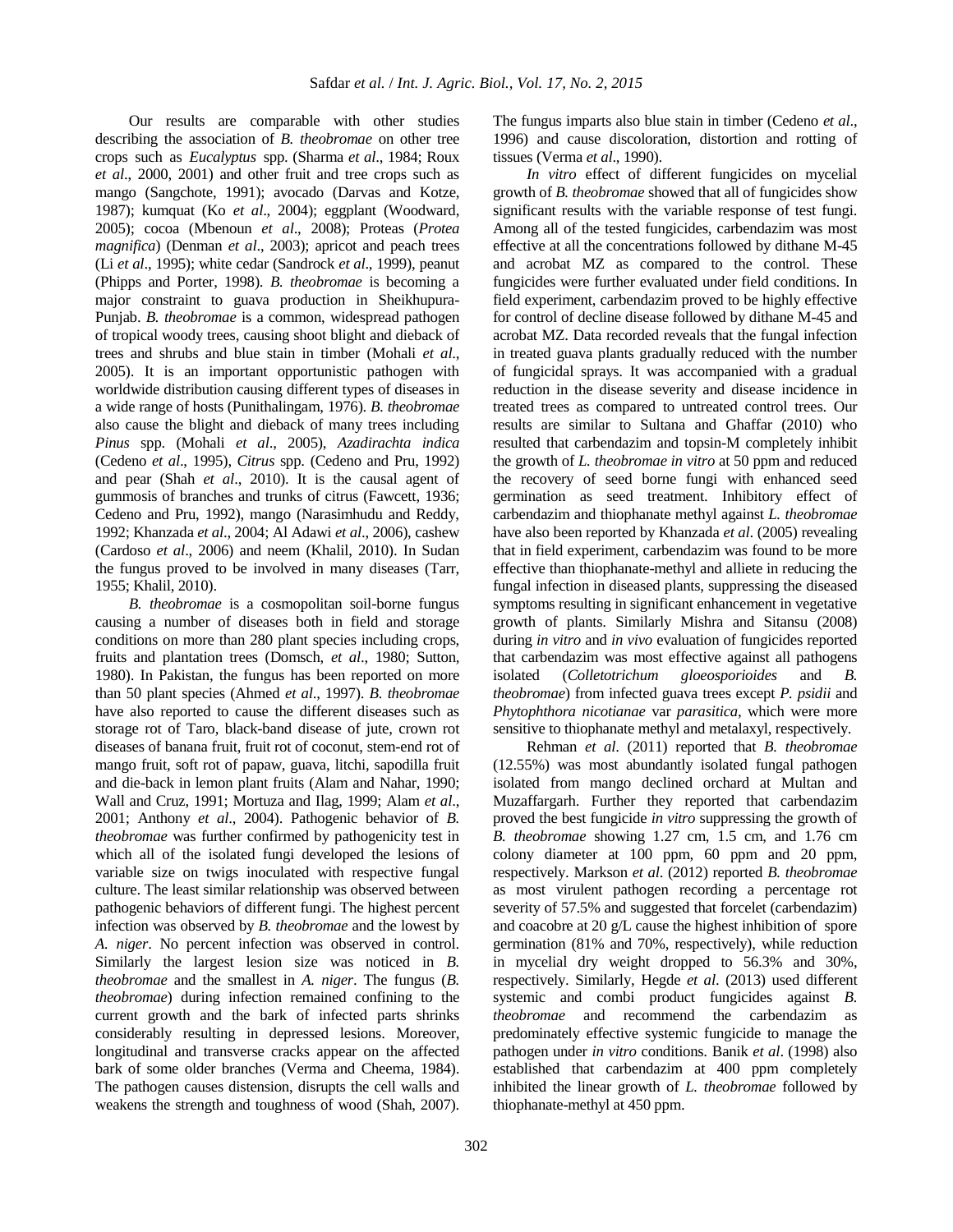Calculation of the effect of synthetic fungicides on the radial growth of the *B. theobromae* showed that increase in the concentration of the fungicide was positively correlated with the growth inhibition. Similar observations have been made by Madunagu *et al*. (2001), Wokocha and Okereke (2005), Madunagu *et al*. (2005) and Chiejina (2005) using plant extracts and Amadioha (2000), Amadioha and Markson (2007) and Amiri *et al.* (2008) using fungicides. The different levels of reductions of radial growth by the synthetic fungicides may possibly be due to fluctuating extent of intrusion of these chemicals with the metabolism of the fungi involved. Deacon (1980) described that in addition to genetic requirement and other factors, the metabolism of fungi depends on the substrate composition which might be the active principle in the synthetic fungicides that affect the qualitative state of the fungus. This effect according to Cooke (1980) is peculiar to each fungus. Agrawal and Mehrota (1988) study the effect of synthetic fungicides on *Phytophthora colocasiae* and described that a positive correlation may exist between mycelial growth inhibition and inhibition in the rate of respiration. Similarly Aluiter *et al*. (2007), while studying the sensitivity of some fungicides to isolates of *Phytophthora cactorum*, resulted that Salicylhydroxamine Acid (SHAM) inhibited the growth of the fungus through inhibition of the alternative pathway which was dependent on the AOX enzyme in mitochondrion respiration operated by plants and fungi. Taking into account the findings obtained from earlier researches in this area, it could be concluded that the chemicals (whether synthetic or of plant origin) effect their actions through interfering with or inhibiting the normal metabolic activities (especially respiration) of the target pathogen. However, the severity of the accomplishment primarily depends on the type and relative amount of the active ingredient in the chemical (fungicide) tested.

#### **Conclusion**

Maximum disease prevalence (100%) and disease incidence (36%) was recorded in Tehsil Sharaqpur. Mean colonization percentage of the *B. theobromae* was recorded to be (48.84%) maximum. Most frequently isolated fungus (*B. theobromae*) was evaluated for pathogenicity. *In vitro* and *in vivo* evaluation of fungicides against *B. theobromae* showed that Carbendazim was most effective than other fungicides checked in reducing the fungal infection in guava trees.

## **References**

- Agrawal, S.C. and R.S. Mehrota, 1988. Effect of systemicand non-systemic Fungicides on mycelial growth and respiration of *Phytophthora colocasiae*. *Ind. Phytopathol.*, 24: 401‒403
- Ahmed, S., S.H. Iqbal and A.N. Khalid, 1997. *Fungi of Pakistan.* Sultan Ahmed Mycological Society of Pakistan, Dept. Bot., Univ. Punjab, Lahore, Pakistan
- Al Adawi, A.O., M.L. Deadman, A.K. Alrawahi, Y.M. Al Magbali, A.A. Al Jahwari, B.A. Al Saadi, I.S. Al Amri and M.J. Wingfield, 2006. Aetliology and causal agents of mango sudden decline disease in the Sultanate of Oman. *Euro. J. Plant Path.,* 116: 247‒254
- Alam, M.S. and S. Nahar, 1990. Post fungal infection changes in Lascorbic acid content of mango fruit. *Bangl. J. Bot.*, 19: 223-225
- Alam, M.S., M.F. Begum, M.A. Sarkar, M.R. Islam and M.S. Alam, 2001. Effect of temperature, light and media on growth, sporulation, formation of pigments and pycnidia of *Botryodiplodia theobromae*  Pat. Pak. J. Biol. Sci., 4: 1224-1227
- Aluiter, A.R., L.V. Madden, S.N. Jeffers and M.A. Ellis, 2007. Baseline and differential sensitivity of isolates of two QoI fungicides among isolates of *Phytophthora cactorum* that cause leather rot and crown rot on strawberry. *Plant Dis.*, 91: 1521-1704
- Amadioha, A.C., 2000. Fungitoxic effect of some of some extracts against Rhizopus oryzaecausing rot of potato. *Arch. Phytopathol. Plant Prot.*, 33: 499‒507
- Amadioha, A.C. and A.A. Markson, 2007. Post-harvest control of tuber rot by *Botryodiplodia acerina* using extracts of plant origin. *Arch. Phytopathol. Prot*., 40: 359‒366
- Amiri, A., A. Scherm, P.M. Brannen and G. Schnabel, 2008. Laboratory evaluation of three rapid Agar-based Assays to Assess fungicide sensitivity in *Monilinia fruticola*. *Plant Dis.,* 92: 321–488
- Anonymous, 2010, *Pakistan Statistical Yearbook 2010*. Federal Bureau of Statistics, Ministry of Economic Affairs and Statistics, Government of Pakistan, Islamabad
- Anonymous, 2012, *Pakistan Statistical Yearbook 2012.* Federal Bureau of Statistics, Ministry of Economic Affairs and Statistics, Government of Pakistan, Islamabad
- Anthony, S., K. Abeywickrama, R. Dayananda, S. Wijeratnam and L. Arambewela, 2004. Fungal pathogens associated with Banana fruit in Sri Lanka, and their treatment with essential oils. *Mycopathology*, 157: 91‒97
- Banik, A.K., S.A.K.M. Kaiser and R.S. Dhua, 1998. Evaluation of some systemic and non-systemic fungicides against *Botryodiplodia theobromae*, the cause of dieback disease of mango (*Mangifera indica* L.). *J. Soils Crops*, 8: 199‒222
- Cardoso, J.E., J.R. Paiva, J.J.V. Cavalcanti, A.A. Santos and J.C. Vidal, 2006. Gummosis in north-eastern Brazil. *Crop Prot.,* 25: 855‒859
- Cardoso, J.E., A.A. Santos, A.G. Rossetti and J.C. Vidal, 2004. Relationship between incidence and severity of cashew gummosis in semiarid north-eastern Brazil. *Plant Pathol*., 53: 363‒367
- Cardoso, J.E., F.C.O. Freire and F.T. Sá, 1998. Disseminação e controle da resinose em troncos de cajueiro decepados para substituição de copa. *Fitopatol. Bras.*, 23: 48–50
- Cedeno, L., C. Carrero, S. Mohali and E.P. Pru, 1995. Identification regressive death in perchita caused by *Lasiodiplodia theobromae* in Venezuela. *Fitopatol. Venez.*, 8: 11‒14
- Cedeno,L. and E.P.Pru, 1992, Identification of *Botryodiplodia theobromae* as the cause of lesions and gummosis on citrus. *Fitopatol. Venez.*, 5:  $10 - 13$
- Cedeno, L., S. Mohal and S.P. Pru, 1996. Ultrastructure of *Lasiodiplodia theobromae* causal agent of Caribean pine blue stain in Venezuela. *Interciencia*, 21: 246‒271
- Chiejina, N.V., 2005. Antifungal properties of leave extracts of Carica papaya Linn. On three fungal pathogens of tomato (*Lycopersicon esculentum* Mill). *Nig. J. Plant Prot.*, 22: 1‒180
- Cooke, R.C., 1980. *Fungi, Man and his Environment*, pp: 89–112. Longman Group Ltd., London, UK
- Darvas, J.M. and J.M. Kotze, 1987. Fungi associated with pre- and postharvest diseases of avocado fruit at Westfalia Estat, South Africa. *Phytophylactica*, 19: 83‒85
- Deacon, J.W., 1980. *Introduction to Modern Mycology*, pp: 48-77. Blackwell Publications, Oxford, UK
- Denman, S., P.W. Crous, J.Z. Groenwald, B. Slippers, B.D. Wingfield and M.J. Wingfield, 2003. Circumscription of Botryospheriaspecies associated with Proteaceae based on morphology and DNA sequence data. *Mycologia*, 95: 294‒307
- Domsch, K.H., W. Gams and T.H Anderson, 1980. *Compendium of Soil Fungi*. Academic Press, New York, USA
- Ellis, M.B., 1971. *More Dematiaceous Hypomycetes*, p: 507. CMI, Kew, Surrey, England, UK
- Fawcett, H.S., 1936. *Citrus Diseases and their Control*. McGraw-Hill Book Company Inc., New York, USA